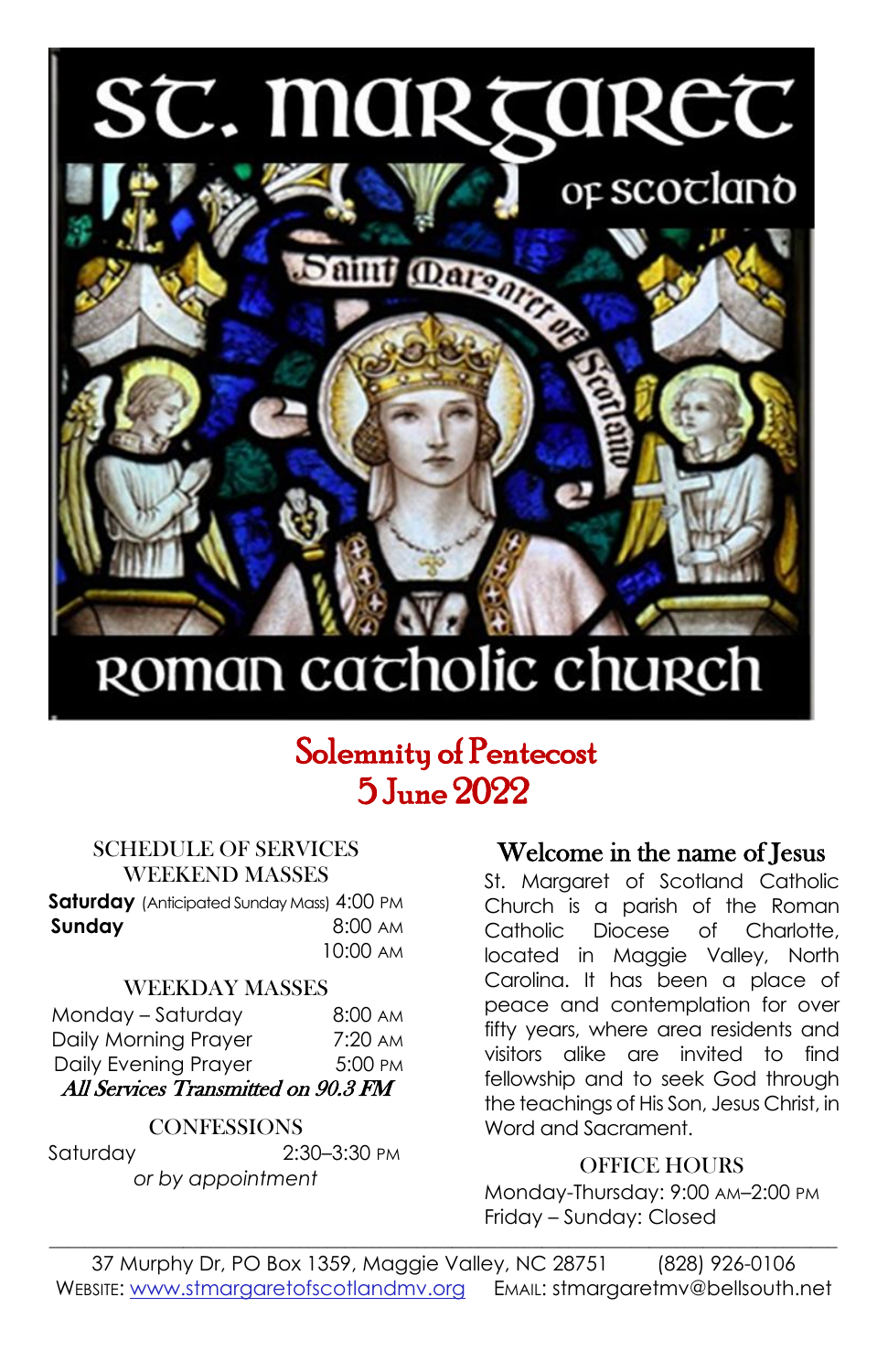| <b>STAFF</b>                                                 |                             |  |  |  |  |
|--------------------------------------------------------------|-----------------------------|--|--|--|--|
| The Rev. Dr. W. Becket Soule, OP<br>Email: wbsoule@rcdoc.org | Pastor                      |  |  |  |  |
| The Rev. Mr. Miles Merwin                                    | Deacon                      |  |  |  |  |
| Mrs. Rhonda Yarrington<br>Email: stmargaretmv@bellsouth.net  | Administrative<br>Assistant |  |  |  |  |
| Ms. Nicki Conroy<br>Email: stmargaretff@gmail.com            | <b>Faith Formation</b>      |  |  |  |  |
| Mrs. Virginia Erbrick                                        | Bookkeeper                  |  |  |  |  |
| Mrs. Elaine Myers                                            | Organist                    |  |  |  |  |

**PARISH MEMBERSHIP:** Welcome to St. Margaret of Scotland Catholic Church! We are grateful for your worshipping with us. If you regularly attend Mass here in Maggie Valley, you are encouraged to register in the parish at the office during the week. Please note that a family must be registered at St. Margaret's in order for their children to be enrolled in our religious education program.

DAILY MORNING AND EVENING PRAYER: Daily Morning Prayer is at 7:20 AM and Daily Evening Prayer is at 5:00 PM. Books are available for those who wish to participate; all are welcome.

DAILY MASS: Mass is offered at 8:00 AM daily. Mass on Saturday morning is from the *Book of Divine Worship: The Missal.*

**BREAKFAST WITH BECKET:** Bible study on Thursday mornings, right after 8:00 AM Mass. This week we will continue our study on the Book of Genesis (Ch. 33): Reunion and Return. All are welcome.

AQUINAS CIRCLE: We will meet in the rectory sitting room on Tuesday evenings at 7:00 PM. This week we will examine I. q. 34: What does "Word" mean? All are welcome.

COFFEE AND DONUTS: There will be coffee and donuts after 10:00 AM Mass. Please join us for fellowship outside to the left of the church. We are still looking for volunteers to host future coffee and donuts.

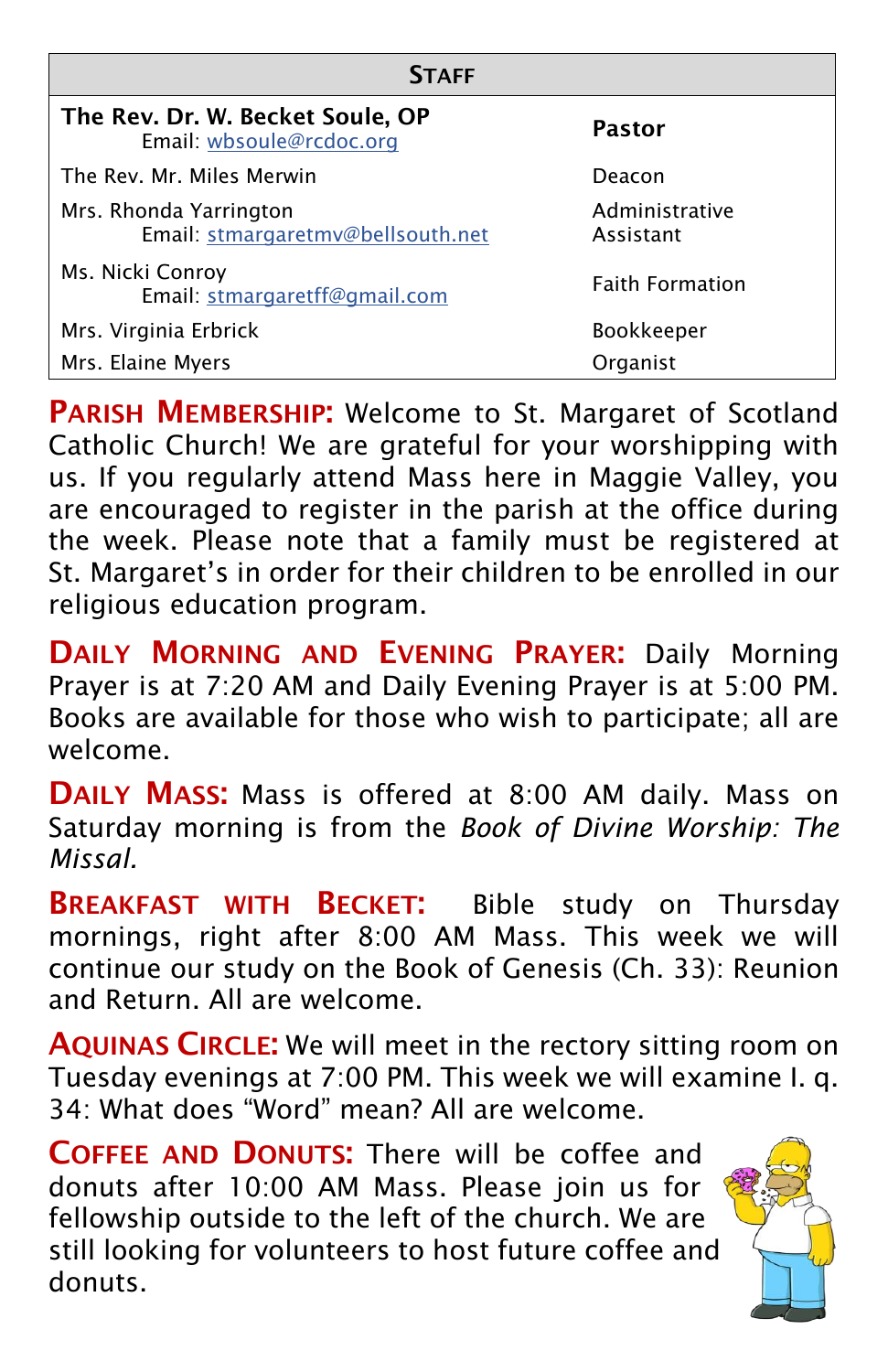OF YOUR CHARITY: Please pray for the soul of Jack Dwyer who passed away on 30 May. May his soul and the souls of all the faithful departed, through the mercy of God, rest in peace. A funeral Mass with interment will be held on Wednesday, 8 June at 11:00 AM at St. Margaret's. A reception will follow in Murphy Garland Hall.

KNIGHTS OF COLUMBUS: Reminder that the monthly meeting is Monday, 6 June at 6:30 PM in Murphy Garland Hall.

WOMEN'S GUILD: The monthly meeting will be held Thursday, 9 June at 10:00 AM in Murphy Garland Hall. We will discuss the flea market for August and the bake sale in October. We hope to see everyone then.

**MARRIAGE RETREAT:** Get your marriage on the right path by attending a Worldwide Marriage Encounter Experience on Nov 4-6, 2022 in Atlantic Beach, NC and Jun 24-26, 2022 in Bluffton, SC. Early sign up is recommended. For more information visit: [https://NCMarriageDiscovery.org](https://ncmarriagediscovery.org/) or contact us at <applications@NCMarriageDiscovery.org> or 704-315-2144.

PLEASE REMEMBER IN YOUR PRAYERS: Kathy Andersen, Juniper Andersen, Cecilia Berg, Stephen Boyle, Denise Collins, Elliot Dowdell, Carl Eberhard, Norma Esbenshade, Joe Gatlin, Myles Harris, Maryellen & Ray Hoefer, Joe Hoefer, Ben Loetz, Matt Loetz, John McCausland, Betty Metzger, Peter Mino, Mary O'Bara, Christopher Palmiere, Pat & Suzanne Palmiere, George Pastore, Wayne Patton, Richard Phillips, Sue Quick, Ella Grace Revere, Edward Smathers, Tinley Jane Toner, Ed Toner, Lois Triolo, Pvt. Luke Turner, Stephen Underwood, Bruce Yarrington, Rylee Yarrington *Names will remain on this list for one month unless notified otherwise.*

| <b>OFFERTORY</b>                                                                                               |              |                       |  |  |  |  |
|----------------------------------------------------------------------------------------------------------------|--------------|-----------------------|--|--|--|--|
| Offertory<br><b>Votives</b>                                                                                    |              | Preservation &        |  |  |  |  |
|                                                                                                                | Improvement  |                       |  |  |  |  |
| $$3,614**$                                                                                                     | \$36         |                       |  |  |  |  |
| <b>DIOCESAN SUPPORT APPEAL 2022</b>                                                                            |              |                       |  |  |  |  |
| Assessment/Goal                                                                                                | Paid to Date | <b>Unpaid Pledges</b> |  |  |  |  |
| \$22,634                                                                                                       | \$18,994.65* | \$5,546.85            |  |  |  |  |
| *Diocesan ledger does not always reflect recent contributions.<br>** Offertory does not reflect online giving. |              |                       |  |  |  |  |